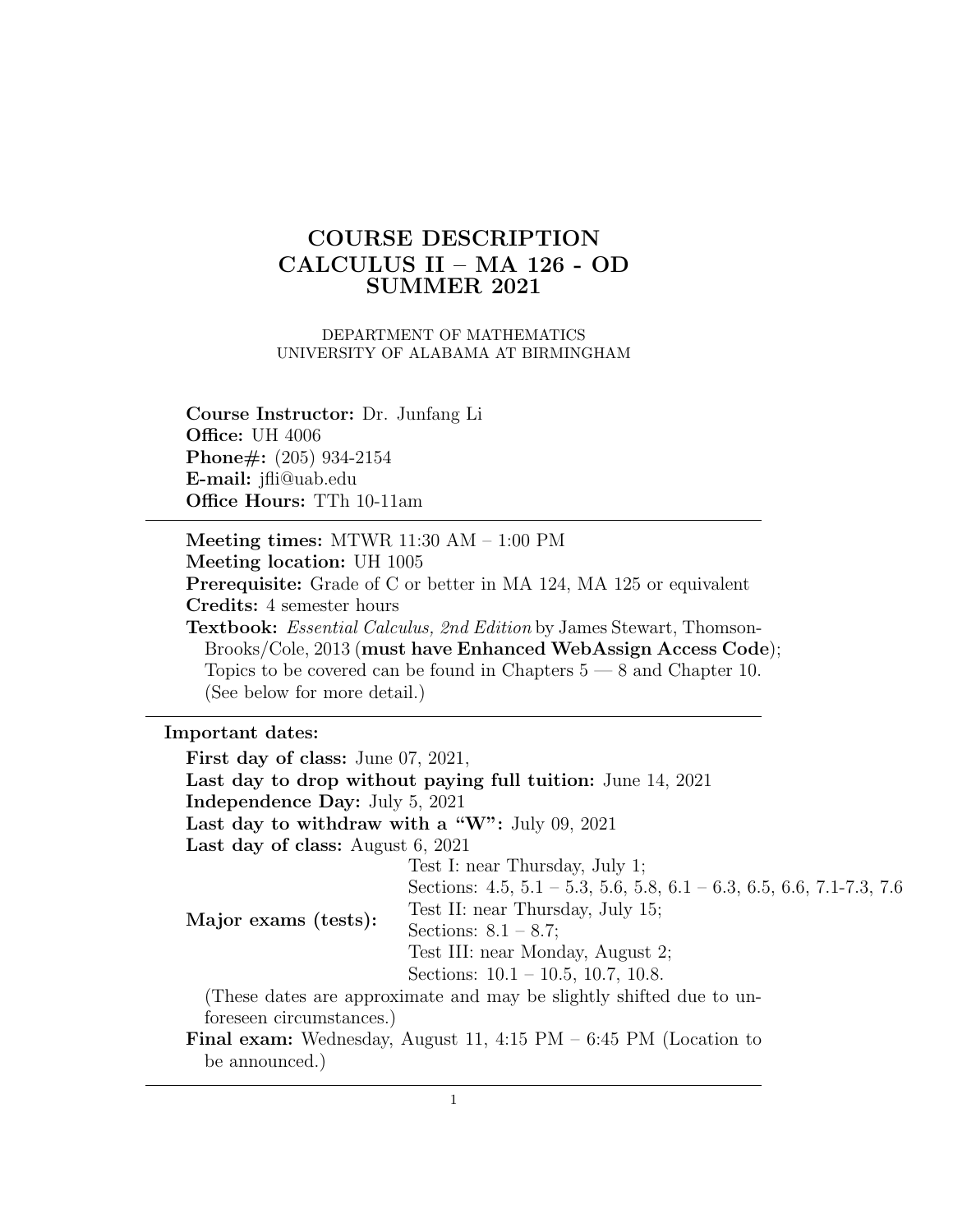### 2 DEPARTMENT OF MATHEMATICS UNIVERSITY OF ALABAMA AT BIRMINGHAM

### Course policies:

- Please make sure that you are able to receive e-mail through your Blazer-ID account. Official course announcements may be sent to that address.
- If your are contacted by the Early Alert Program, you should consider taking advantage of the services it offers. Various services to assist you are also listed in the Student Resources section of the Blazernet web site.
- If you wish to request a disability accommodation please contact DSS at 934-4205 or at  $dss@uab.edu$ .
- The two lowest homework grades will be dropped to account for any missed assignments due to illness or any other circumstance. If a test is missed due to serious verifiable circumstances or official university business, the test grade will be replaced with the properly rescaled final exam score. You must advise the instructor of such circumstances before the exam takes place. A missed final exam gets a score of zero.
- No books or notes will be allowed during any of the tests or quizzes.
- Calculators which do not have access to the internet will be allowed during tests and/or quizzes.
- A Quick Reference Card made by the student will also be allowed on all major exams (tests and final exam), but not on quizzes.

# Methods of teaching and learning:

- Class meetings of 90 minutes consisting of lectures and discussions of examples and homework problems. Time also includes quizzes and three in-class tests.
- Students are expected to undertake at least 10 hours of private study and homework per week.
- The online homework system Webassign will be used (look for more information below).

#### Assessment procedures:

- Student achievement will be assessed by the following measures:
	- Regular online homework. Feedback on homework is provided when wrong answers are given. Students are encouraged to retake the homework problems (with randomly changed parameters) until they obtain correct answers. A limited number of takes is allowed (up to a maximum of three) during the period in which the set is available. Online homework contributes 5% to the course average.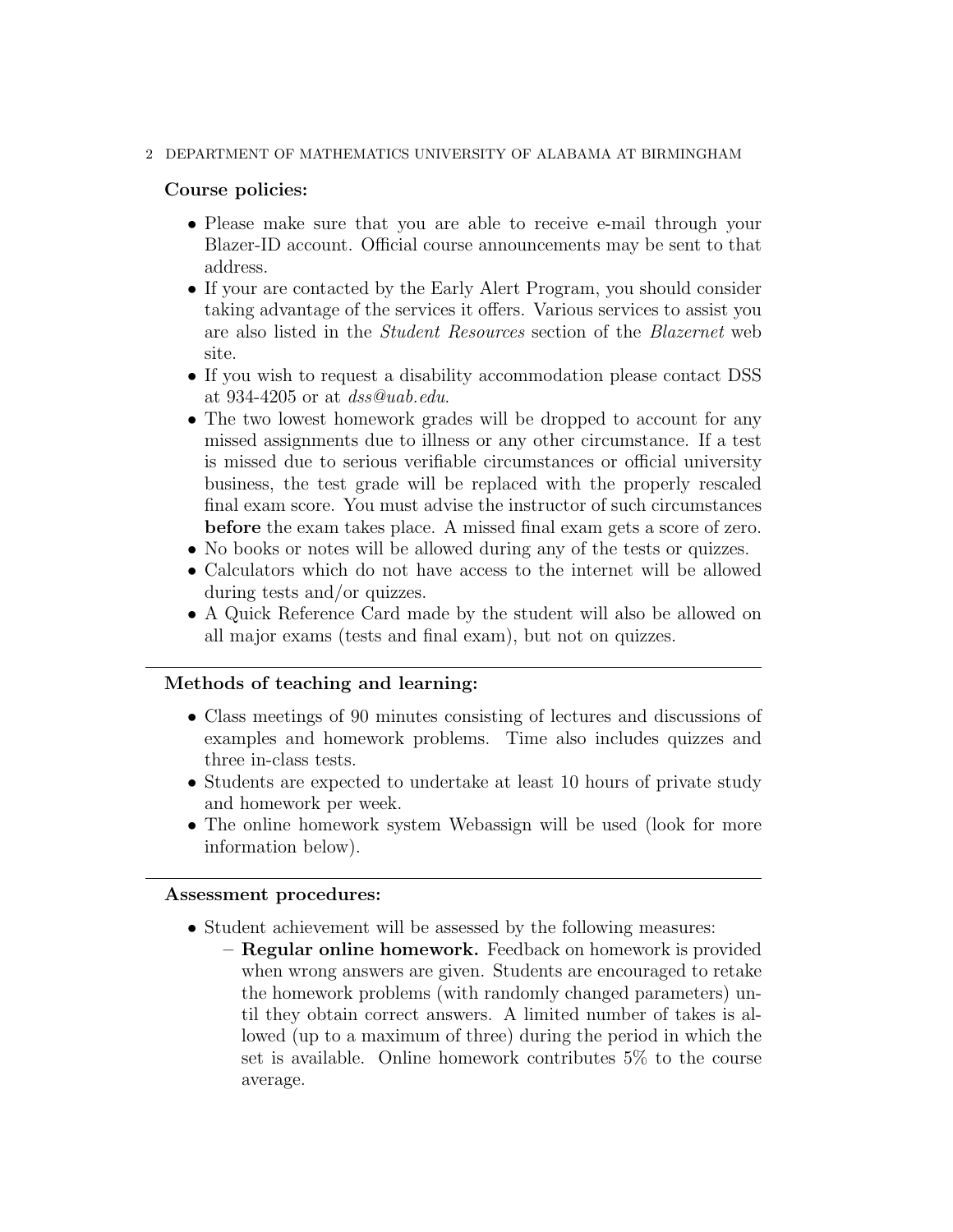– Written homework. In addition to the online homework, regular written homework will also be assigned to be turned in for grading by the course assistant/instructor. Written homework 10% to the course average.

Keep in mind that problems on tests are usually modeled after homework problems. Staying on top of homework is therefore extremely important.

- Three tests including short questions with no or limited partial credit (Part I) as well as problems requiring in depth understanding, including word-problems (Part II) for which partial credit is awarded where appropriate. The first test contributes 20% to the course average, the second and the third tests contribute 14% each to the course average.
- A 150-minute comprehensive final examination including Part I and Part II type problems. The final contributes 37% to the course average.
- Your course performance is your course average (including the final exam score). This is a number between 0 and 100.
- Your final grade is determined according to the following table:

| Course performance: $  88-100   75-87   62-74   50-61  $ below 50 |  |  |  |
|-------------------------------------------------------------------|--|--|--|
| Final Grade:                                                      |  |  |  |

• In addition your grade may be raised by a strong performance on the final exam (normally at most one letter grade).

# Tips:

- Help is available in the Math Learning Lab (HHB 202). It is closed during official UAB holidays and breaks. Limited hours are available during final exams.
- Past exams given in Calculus II are posted on the math dept website www.math.uab.edu for student practice. Click on Calculus Testbank under the Student Resources link.
- By working steadily and regularly, you will increase your chances to succeed in this course.
- Remember, being a full-time student is a full-time job.

# How to get started on Enhanced WebAssign:

- (1) Go to www.webassign.net and click on I HAVE A CLASS KEY in the signin link.
- (2) Enter the following course key for MA  $126 OD$ ,  $11:30 AM 1:00 PM$ :